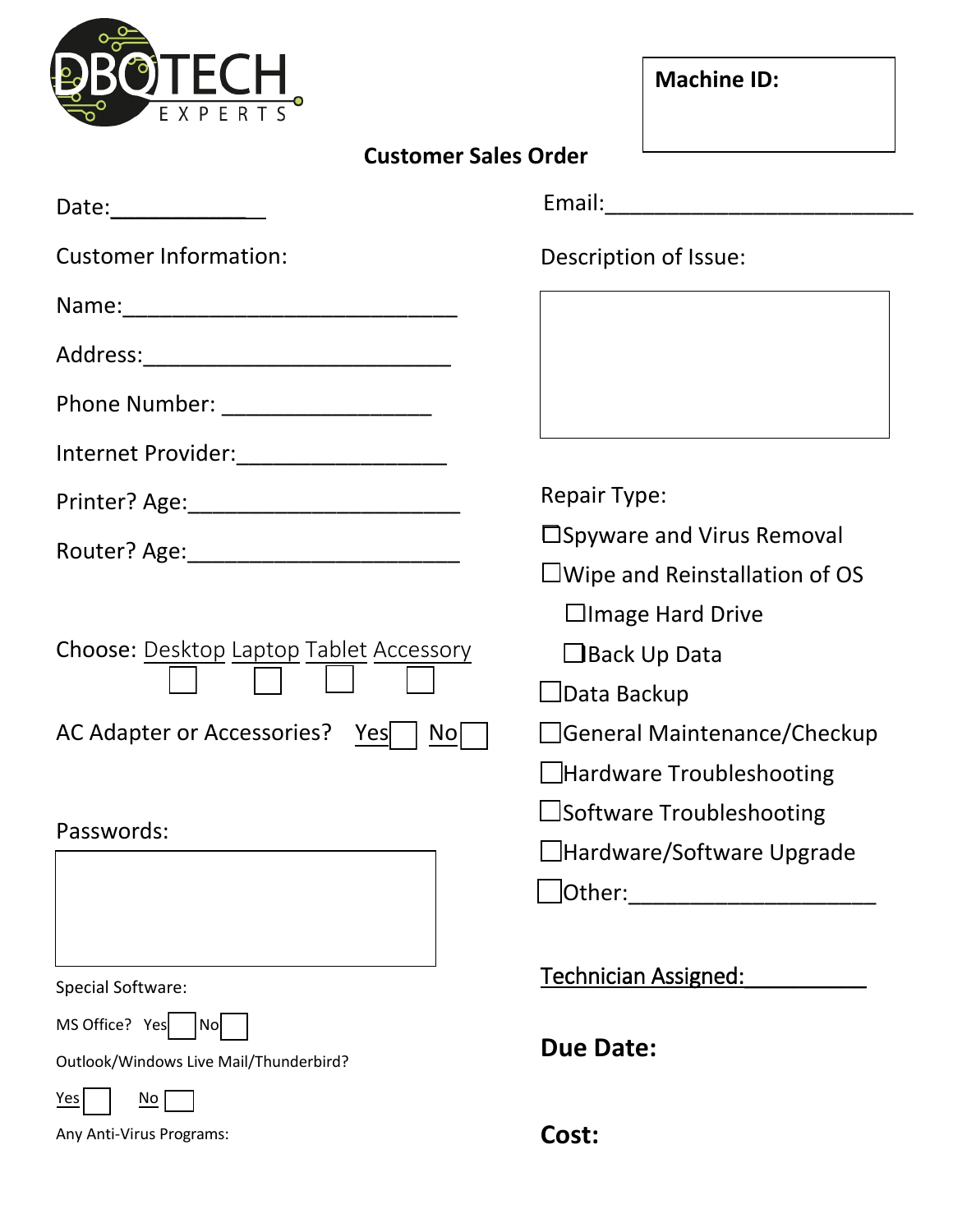

| <b>Machine ID:</b> |  |
|--------------------|--|
|--------------------|--|

|  |  | <b>Drop Off Waiver</b> |
|--|--|------------------------|
|--|--|------------------------|

## **Computer Information:**

Make:

Model:

Serial Number:

Hard Drive:

Processor:

Memory:

Accessories provided during dropoff:

\*The customer understands that any service performed by DBQ Tech Experts may void any existing warranties that may exist on the hardware

\*DBQ Tech Experts is not responsible for any computers left at our office for more than 120 days after drop off.

\*DBQ Tech Experts is not responsible for customer's data on failed/failing drives

\*DBQ Tech Experts is not responsible for any underlying issues not addressed or known at the time of drop off, including but not limited to issues caused by water damage.

| $\ddot{\phantom{1}}$<br>- |  |
|---------------------------|--|
| -                         |  |

Technician Notes: